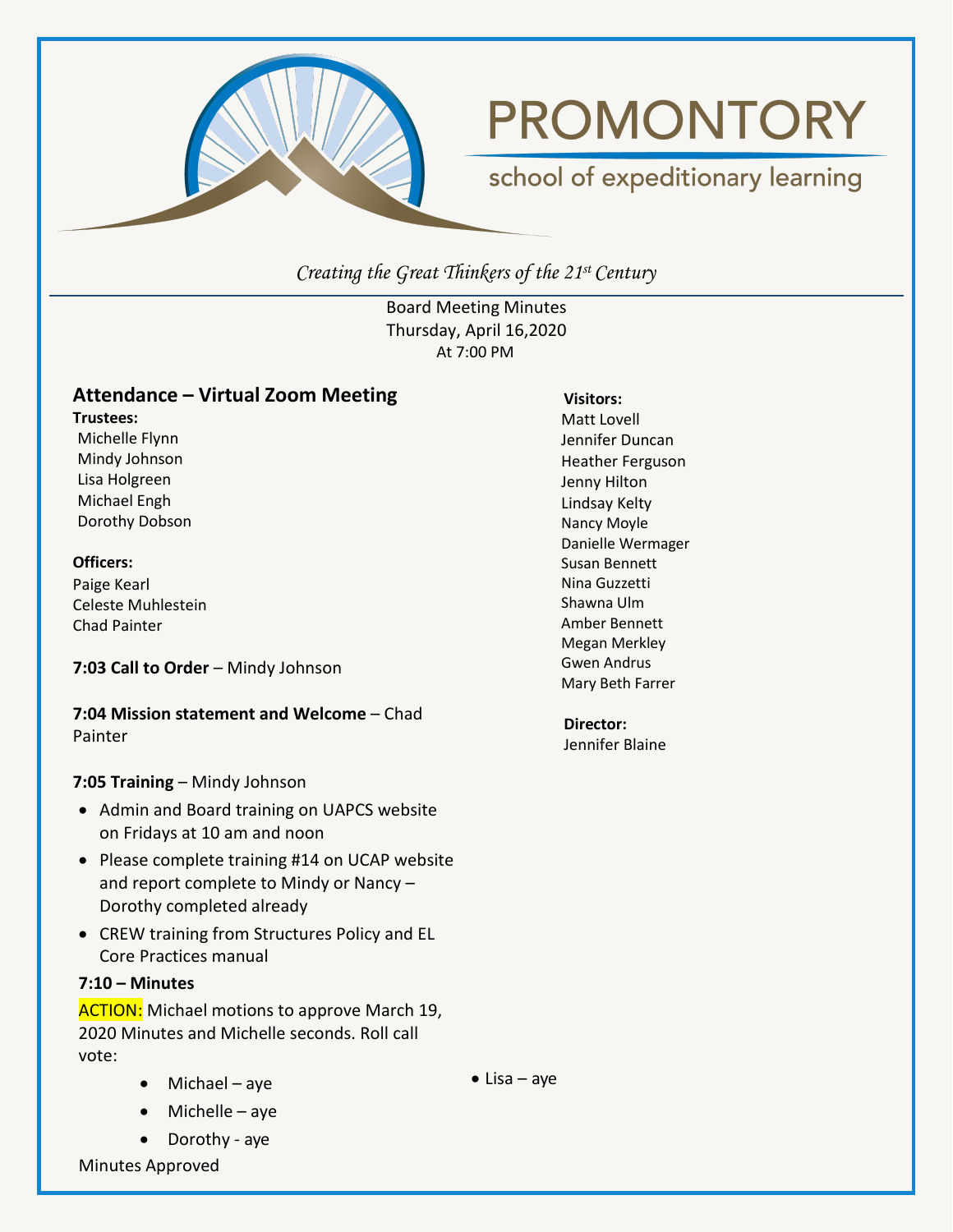#### **7:15 Poll for Attendance**

#### **7:16 Public Comment:** No public comment

#### **7:17 Finance Report** – Matt Lovell

- Utah House of Reps passed joint resolution asking state agencies to limit spending now and intonext year because they foresee revenue shortfalls
- Enrollment ending this year at 426 which will impact next year's funding so plan for tight budget

#### **7:24 PM Business Items:**

- Truss Update Wood is delivered; Brett will give at least a week notice before crew arrives
- Director Hiring Crew looking over resumes now; interviews will be scheduled soon

#### **7:24 PM Action Items:**

#### • **Fall Expedition Approvals**

 $\circ$  Each expedition should include a service component; one semester could be a smaller inhouse service to crew and grade-band community and at least one per year should be a service done for the outside neighborhood community/world.

7:30 PM ACTION: Michael motions to approve Kindergarten fall expedition. Michelle seconds the motion. Michael – aye Michelle – aye

Dorothy – aye Lisa – aye Kindergarten fall expedition is approved.

7:32 PM ACTION: Lisa motions to approve 1/2 Community fall expedition. Michael seconds the

motion. Michael – aye Michelle – aye Dorothy – aye Lisa – aye 1/2 Community fall expedition is approved.

7:33 PM ACTION: Michelle motions to approve 3/4 Community fall expedition. Dorothy seconds

the motion. Michael – aye Michelle – aye Dorothy – aye Lisa – aye 3/4 Community fall expedition is approved.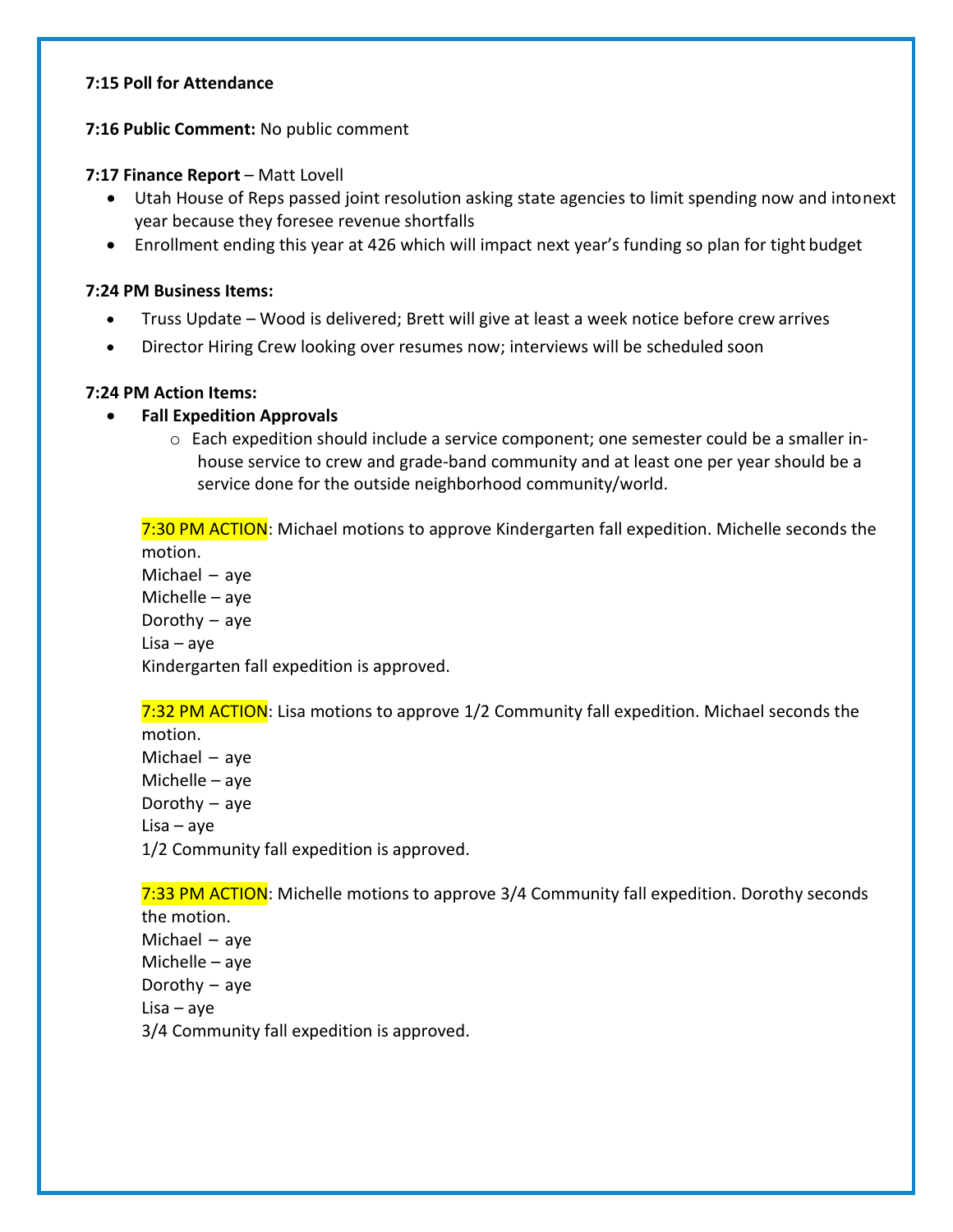7:34 PM ACTION: Dorothy motions to approve 5/6 Community fall expedition. Michelle seconds the motion. Michael – aye Michelle – aye Dorothy – aye Lisa – aye 5/6 Community fall expedition is approved.

7:34 PM ACTION: Michael motions to approve 7/8 Community fall expedition provided a service component is added. Lisa seconds the motion.

Michael – aye Michelle – aye Dorothy – aye Lisa – aye 7/8 Community fall expedition is approved provided a service component is added.

# • **Policies**

o Internet Safety Policy

7:35 PM ACTION: Michelle motions to approve the Internet Safety Policy. Dorothy seconds the motion.

Michael – aye Michelle – aye Dorothy – aye Lisa – aye Internet Safety Policy approved.

# o Grievance Policy

- Policy that outlines how grievances are addressed.
- Michelle read the policy to out loud to the group.

7:50 PM ACTION: Lisa motions to approve the Grievance Policy. Michelle seconds the motion.

Michael – aye Michelle – aye Dorothy – aye Lisa – aye Grievance Policy approved.

#### **7:52 PM Director Report:**

- Staffing
	- o Need SPED paras and director for next year
	- $\circ$  Miriam Broersma is moving out of state; before hiring for her position Jennifer will meet with teachers to see if anyone wants to move to a different community.
	- $\circ$  Jennifer will be meeting individually with teachers to complete employment agreements for next year. Salaries will remain the same until news from USBE on whether or not the approved funding increase will happen. If it does, it will go right to salaries.
	- $\circ$  Jennifer will meet with the aides after the teachers to hand out employee agreements.
- Enrollment
	- o Lottery was processed today at 9:00 am.
	- o Enrollment for next year is currently at 445 so that looks good.